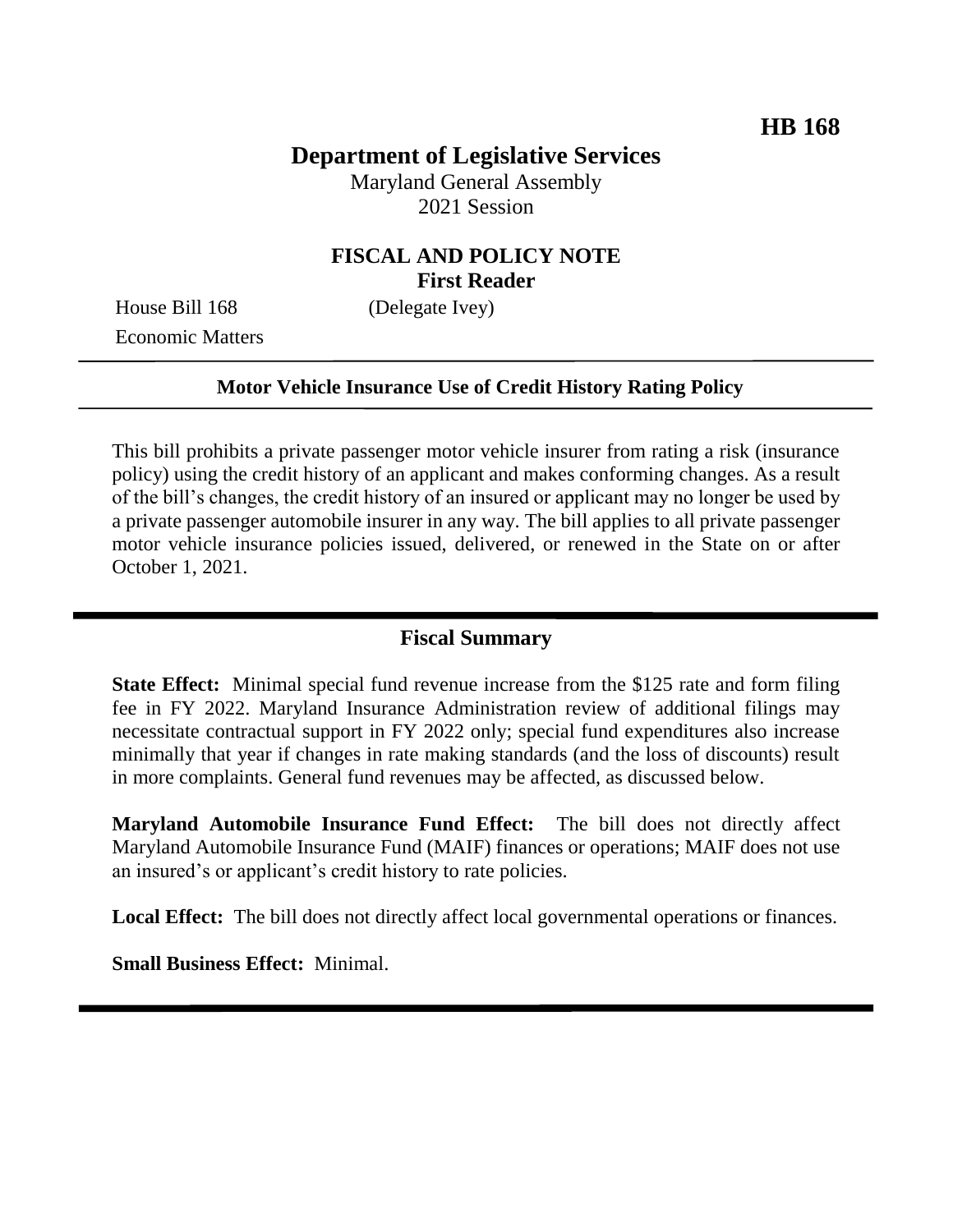# **Analysis**

**Bill Summary:** The bill specifies that credit history may not be used to rate a risk in any manner, including (1) the provision or removal of a discount; (2) assigning the insured or applicant to a rating tier; or (3) placing an insured or applicant with an affiliated company.

**Current Law:** "Credit history" means any written, oral, or other communication of any information by a consumer reporting agency bearing on a consumer's creditworthiness, credit standing, or credit capacity used for the purpose of determining personal lines insurance premiums or eligibility for coverage.

A private passenger motor vehicle insurer may not (1) refuse to underwrite, cancel, refuse to renew, or increase the renewal premium based, in whole or in part, on the credit history of an insured or applicant or (2) require a particular payment plan based, in whole or in part, on the credit history of an insured or applicant. However, an insurer may use the credit history of an applicant to rate a new policy; an insurer that does so:

- may not use a factor on the applicant's credit history that occurred more than five years prior to issuing the new policy;
- must advise the applicant that credit history is used and, at the applicant's request, provide a premium quote that separately identifies the portion of the premium attributable to the applicant's credit history;
- may not use the absence of or inability to determine the applicant's credit history or the number of credit inquiries about the applicant's credit history as factors in the rating;
- must review the credit history of an insured whose premium was raised due to credit history at initial rating every two years or on request of the insured (and disclose this requirement to the applicant); and
- based on this periodic review, must adjust the premium to reflect any improvement in the insured's credit history.

An insurer that uses an applicant's credit history to rate a policy may provide a discount of up to 40% or impose a surcharge of up to 40% based on the credit history.

Current law prohibits insurers, with respect to *homeowner's* insurance, from rating a risk based, in whole or in part, on the credit history of an applicant or insured in any manner.

**State Revenues:** Title 6 of the Insurance Article imposes a 2% premium tax on each authorized insurance company, surplus lines broker, or unauthorized insurance company that sells, or an individual who independently procures, any type of insurance coverage upon a risk that is located in the State. Revenues accrue to the general fund.

HB 168/ Page 2